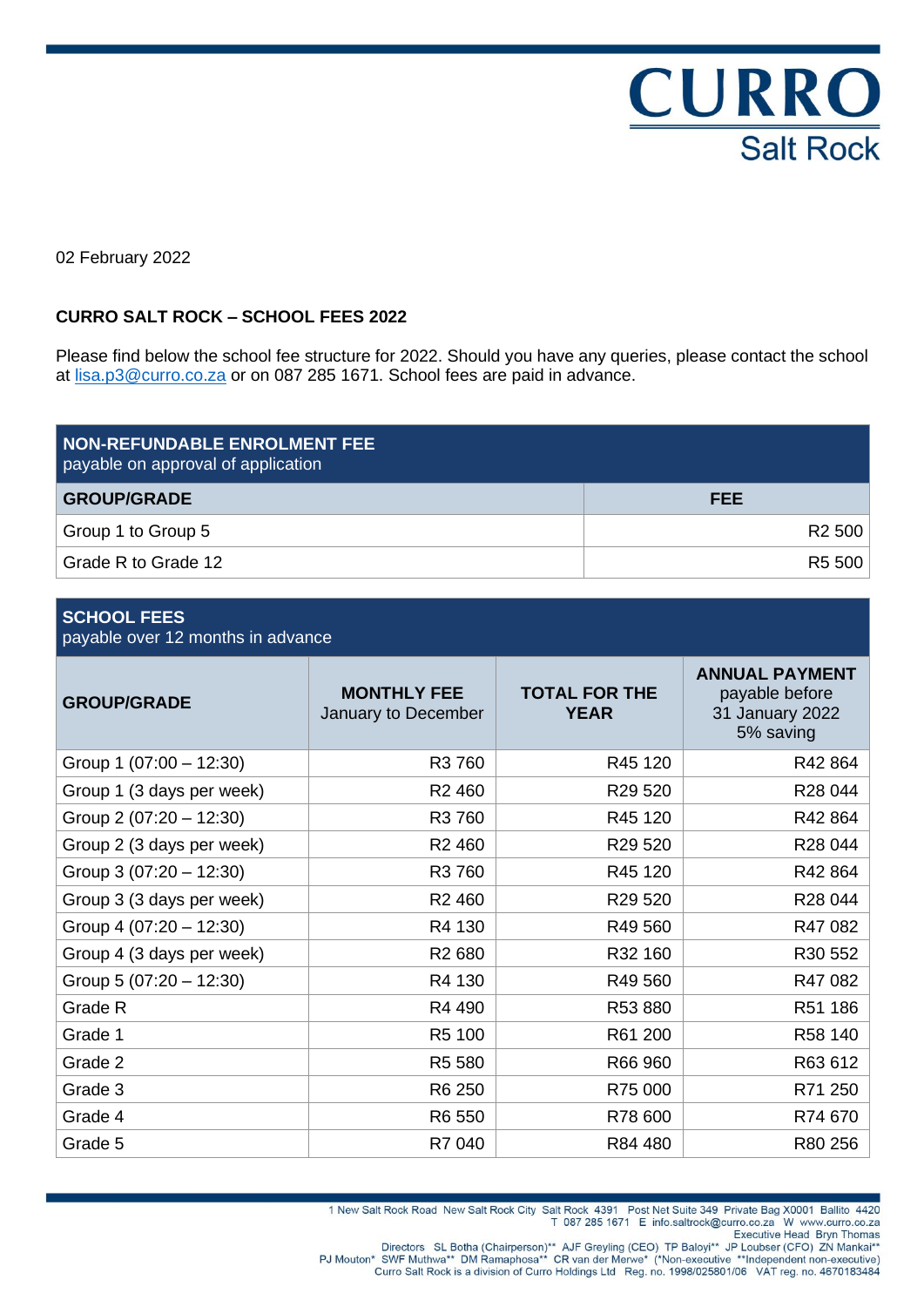

### **SCHOOL FEES**

payable over 12 months in advance

| <b>GROUP/GRADE</b> | <b>MONTHLY FEE</b><br>January to December | <b>TOTAL FOR THE</b><br><b>YEAR</b> | <b>ANNUAL PAYMENT</b><br>payable before<br>31 January 2022<br>5% saving |
|--------------------|-------------------------------------------|-------------------------------------|-------------------------------------------------------------------------|
| Grade 6            | R7 040                                    | R84 480                             | R80 256                                                                 |
| Grade 7            | R7 510                                    | R90 120                             | R85 614                                                                 |
| Grade 8            | R8 000                                    | R96 000                             | R91 200                                                                 |
| Grade 9            | R8 000                                    | R96 000                             | R91 200                                                                 |
| Grade 10           | R8 380                                    | R <sub>100</sub> 560                | R95 532                                                                 |
| Grade 11           | R8 380                                    | R <sub>100</sub> 560                | R95 532                                                                 |
| Grade 12           | R8 380                                    | R <sub>100</sub> 560                | R95 532                                                                 |

| <b>SIBLING SAVINGS</b> |     |
|------------------------|-----|
| 3rd sibling saving     | 10% |
| 4th sibling saving     | 10% |

| <b>OTHER FEES</b><br>payable over 12 months                                                                                                                                                        |                                           |                                     |
|----------------------------------------------------------------------------------------------------------------------------------------------------------------------------------------------------|-------------------------------------------|-------------------------------------|
| <b>SERVICE</b>                                                                                                                                                                                     | <b>MONTHLY FEE</b><br>January to December | <b>TOTAL FOR THE</b><br><b>YEAR</b> |
| Aftercare (full day 17:30) including lunch                                                                                                                                                         | R <sub>1</sub> 440                        | R <sub>17</sub> 280                 |
| Aftercare day visitor                                                                                                                                                                              | R <sub>100</sub> per day                  | n/a                                 |
| IEB examination fee: Grade 12 (billed over 10 months)<br>for first seven subjects                                                                                                                  | R765.90 x 10 months                       | R7 659                              |
| IEB examination fee for AP subjects                                                                                                                                                                | n/a                                       | R1 100 per<br>subject               |
| Bus fee (return) Ballito                                                                                                                                                                           | R <sub>1</sub> 300                        | R <sub>15</sub> 600                 |
| Bus fee (one-way) Ballito                                                                                                                                                                          | R650                                      | R7 800                              |
| Bus fee (return) Stanger                                                                                                                                                                           | R1 470                                    | R <sub>17</sub> 640                 |
| Bus fee (one-way) Stanger                                                                                                                                                                          | R735                                      | R8 820                              |
| Locker fee (optional) billed in April                                                                                                                                                              | n/a                                       | R300 once-off                       |
| Wider subject choice offering<br>Grades 8 to 12: Cost per subject<br>Costs are only applicable if taken as an additional 8th, 9th or<br>10th subject<br>(See more information under general below) | R800                                      | R9 600                              |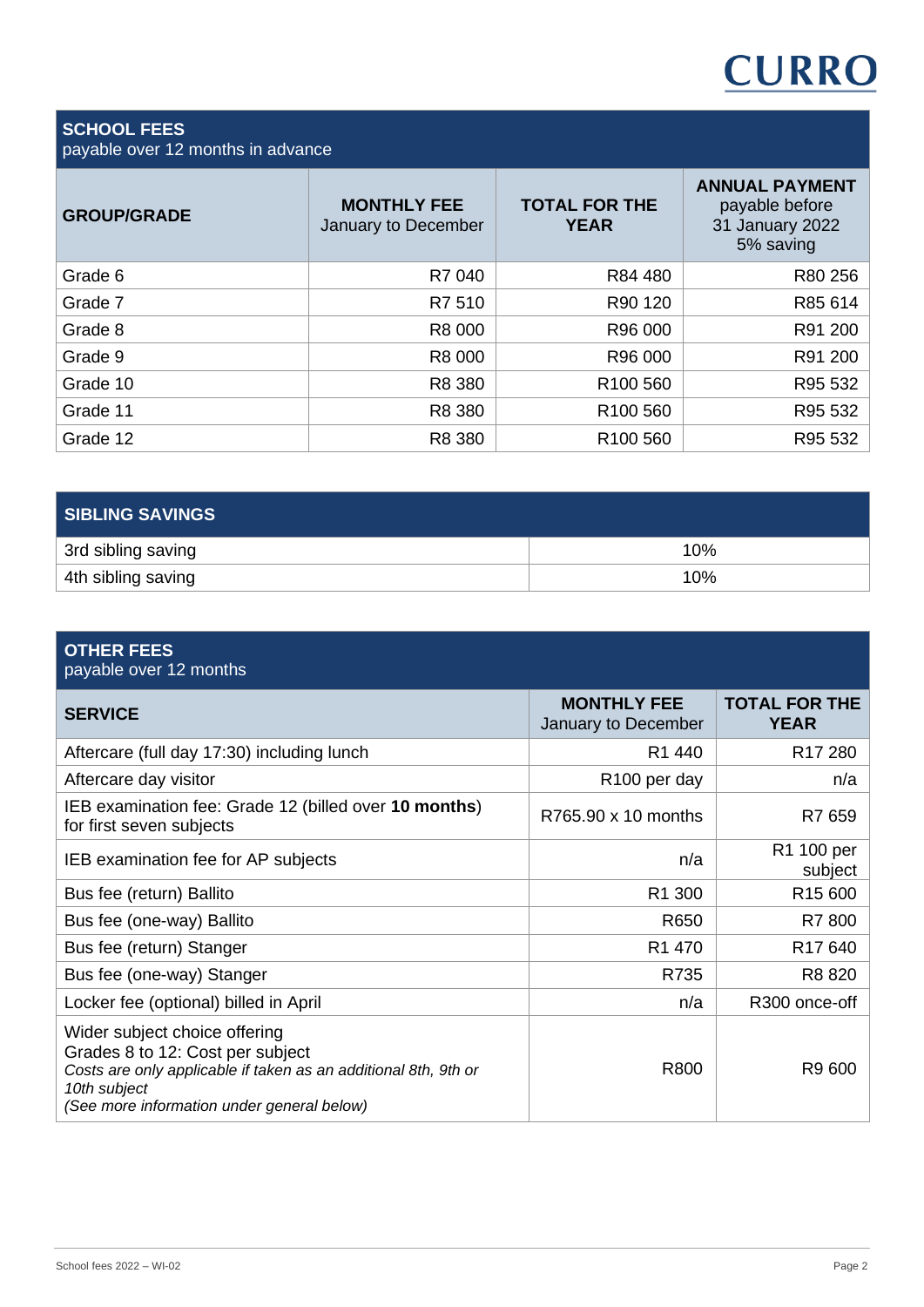# **CURRO**

| <b>ADDITIONAL CHARGES</b>                           |                   |                        |                       |                                       |
|-----------------------------------------------------|-------------------|------------------------|-----------------------|---------------------------------------|
| <b>ITEM</b>                                         | <b>GRADES</b>     | <b>MONTH</b>           | <b>AMOUNT</b>         | <b>COMPULSORY/</b><br><b>OPTIONAL</b> |
| Castle stationery                                   | Groups 1 to 5     | February               | R250                  | C                                     |
| <b>Castle T-shirt</b>                               | Groups 1 to 5     | March                  | <b>R95</b>            | $\overline{C}$                        |
| Castle outreach                                     | Groups 1 to 5     | May                    | <b>R80</b>            | $\circ$                               |
| Tour de Castle                                      | Groups 1 to 5     | October                | <b>R50</b>            | $\overline{C}$                        |
| Castle photos                                       | Groups 1 to 5     | September              | R <sub>100</sub>      | C                                     |
| Academics and sport                                 | Grades R to 12    | Ad hoc                 | R200 per lesson       | $\circ$                               |
| AP subjects                                         | Grades 10 to 12   | Monthly                | R500                  | $\circ$                               |
| Grade camps                                         | Grades 4 to 10    | February               | R900 - R3000          | $\overline{C}$                        |
| Prefect/Leadership camps                            | Grades 6/7 and 11 | October                | R800                  | $\mathsf C$                           |
| Outreach (Civvies Day,<br>Bloom, Slipper Day, etc.) | Grades R to 12    | Ad hoc                 | $R5 - R20$            | $\circ$                               |
| <b>Textbooks</b>                                    | Grades R to 7     | March                  | R80 - R280            | C                                     |
| School photo                                        | Grades R to 12    | June                   | R200                  | $\circ$                               |
| Stationery                                          | Grades R to 3     | March                  | R900 - R1200          | $\overline{C}$                        |
| Stationery                                          | Grades 4 to 12    | March                  | $R400 - R750$         | $\overline{C}$                        |
| Elevate study workshop                              | Grades 4 to 12    | Ad hoc                 | R200                  | $\circ$                               |
| <b>House T-shirts</b>                               | Grades R to 12    | July                   | R <sub>150</sub>      | $\mathsf C$                           |
| <b>Musical show Piece/Create</b>                    | Grades R to 12    | October                | $R50 - R150$          | $\mathsf C$                           |
| Annual sports tours/Camps                           | Grades 4 to 12    | Ad hoc                 | <b>TBC</b>            | $\overline{O}$                        |
| Gentlemen's and Ladies'<br>Society                  | Grade 12          | March, July<br>October | R <sub>175</sub> each | C                                     |
| Matric tie                                          | Grade 12          | March                  | R <sub>150</sub>      | $\overline{O}$                        |
| Matric jacket                                       | Grade 12          | March                  | R750                  | $\circ$                               |
| Matric dance                                        | Grades 10 to 12   | February               | R800                  | $\overline{C}$                        |
| Grade 7 farewell                                    | Grade 7           | September              | R250                  | $\overline{C}$                        |
| PSI assessment                                      | Grades 3 to 7     | June                   | R500                  | $\mathsf C$                           |
| Excursions                                          | All grades        | Ad hoc                 | R200                  | $\overline{C}$                        |

## **PAYMENT METHODS 2022** Method 1 Annual payment in advance, due by 31 January 2022 (5% saving) Method 2 Debit-order payments, which can be scheduled monthly in advance x 12 months on or about the 2nd, 16th or 26th of each month. **YOUR FAMILY CODE MUST BE USED AS A REFERENCE WHEN MAKING ALL PAYMENTS**

**(Should the family code be incorrect or missing, a tracing fee of R200 per trace will be billed)**

Please note that **cash is not accepted as a form of payment for fees** at the school.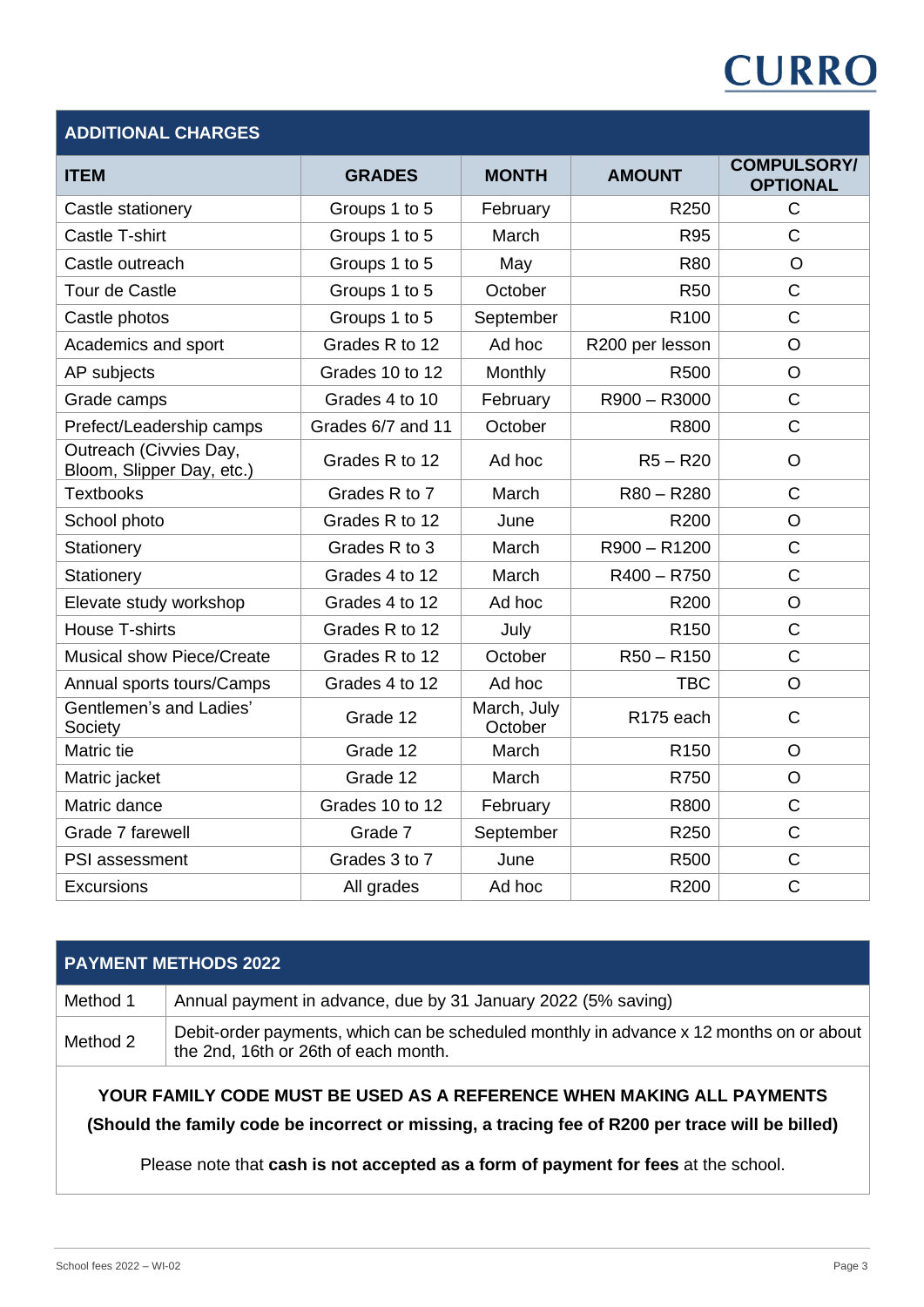

#### **DEBIT-ORDER COMPLETION**

If you are not yet paying by debit order, we request that you do so as soon as possible since this substantially reduces the administrative burden to identify deposits into our bank account and allocate to the correct learner accounts. We rely on predictable monthly cash flows to manage our affairs.

Please complete a debit-order form and deliver it by hand to the school's bursar before 3 December 2021. The form is available from the school and on the Curro website at [www.curro.co.za.](http://www.curro.co.za/)

Debit orders are only changed on receipt of written consent from the account holder.

Should the debit order return 3 months in a row it will be deleted.

| <b>BANK DETAILS</b>   |                                             |
|-----------------------|---------------------------------------------|
| Name of account       | <b>Curro Salt Rock</b>                      |
| <b>Bank</b>           | <b>Standard Bank</b>                        |
| <b>Account number</b> | 401 859 924                                 |
| <b>Branch code</b>    | 051 001                                     |
| <b>Reference</b>      | CMR- (Family code, found on your statement) |

#### **GENERAL**

#### **1. School fees**

School fees for 2022 exclude the following:

- The e-learning device (tablet) and insurance, maintenance or other costs relating to the device
- All textbooks and learning materials (including the cost of MiEbooks)
- School uniforms
- Additional stationery that may be required
- Entrance fees, travel costs, accommodation, food for school excursions and sports trips, unless otherwise advised by the school.
- School photos
- Therapists' or psychologists' fees.

#### **2. Aftercare fees**

Aftercare fees for 2022 include the following

- Lunch and afternoon snack
- Supervision
- Homework support
- Full day until 17:00, half day until 15:00

#### **3. E-Learning devices (tablets)**

Devices (tablets) will be used by all learners from Grade 4 to Grade 12.

- If your child is in Grade 4 to Grade 12, you will be responsible for purchasing an e-learning device (tablet) for your child to use. The school will provide you with the details and the minimum specifications required for the device.
- You will be responsible for the insurance, general maintenance and care of the device.
- Your child/ren will be responsible to look after the device whilst at school.